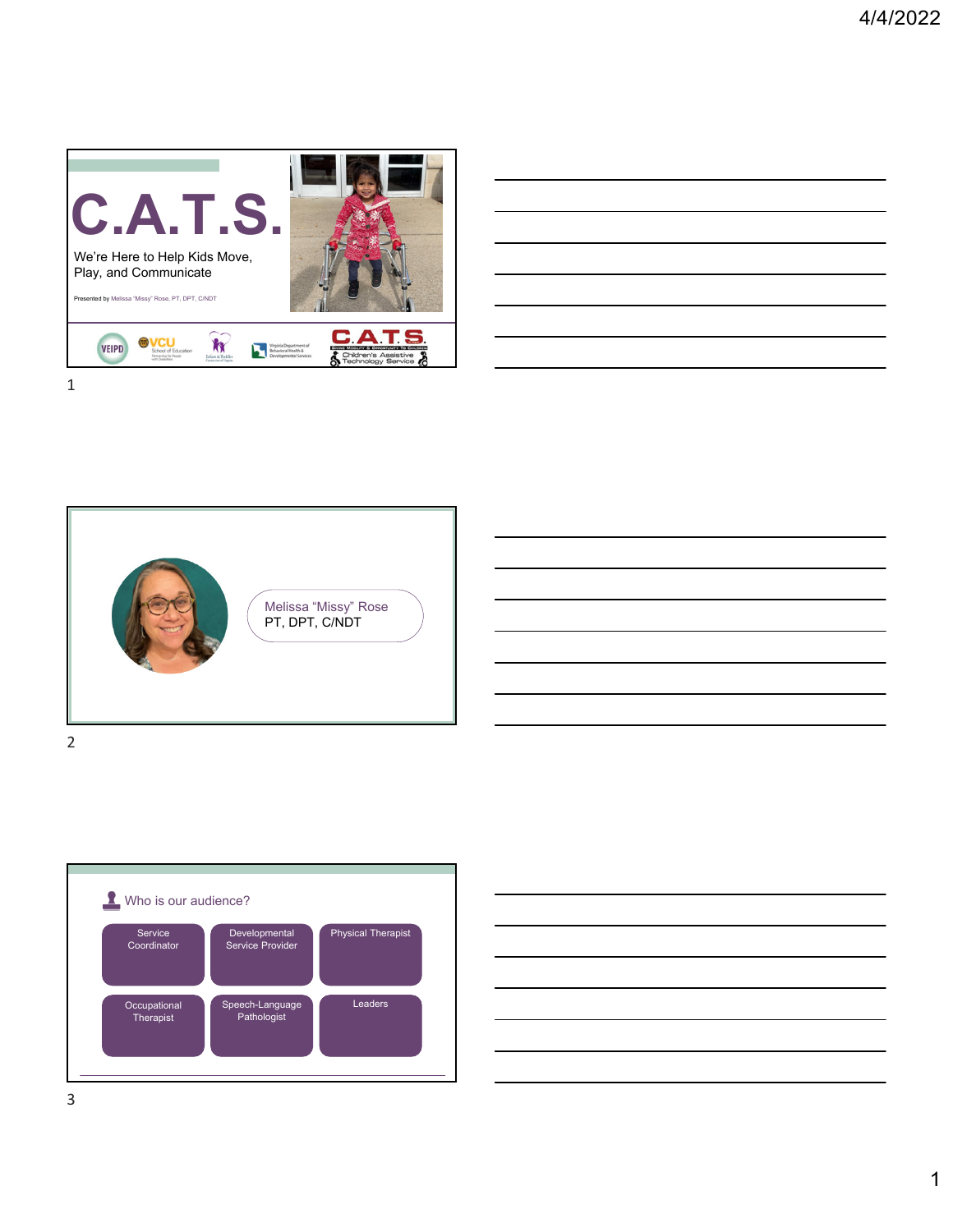

C.A.T.S. helps children with physical and developmental disabilities that affect movement, behavior, or communication have better health outcomes; participate more fully in school; engage socially; and achieve greater independence. We do this by **refurbishing and redistributing donated assistive technology**; educating pediatric clinicians, teachers, and caregivers; and advocating for responsive and responsible public health policy.

4

OUR MISSION



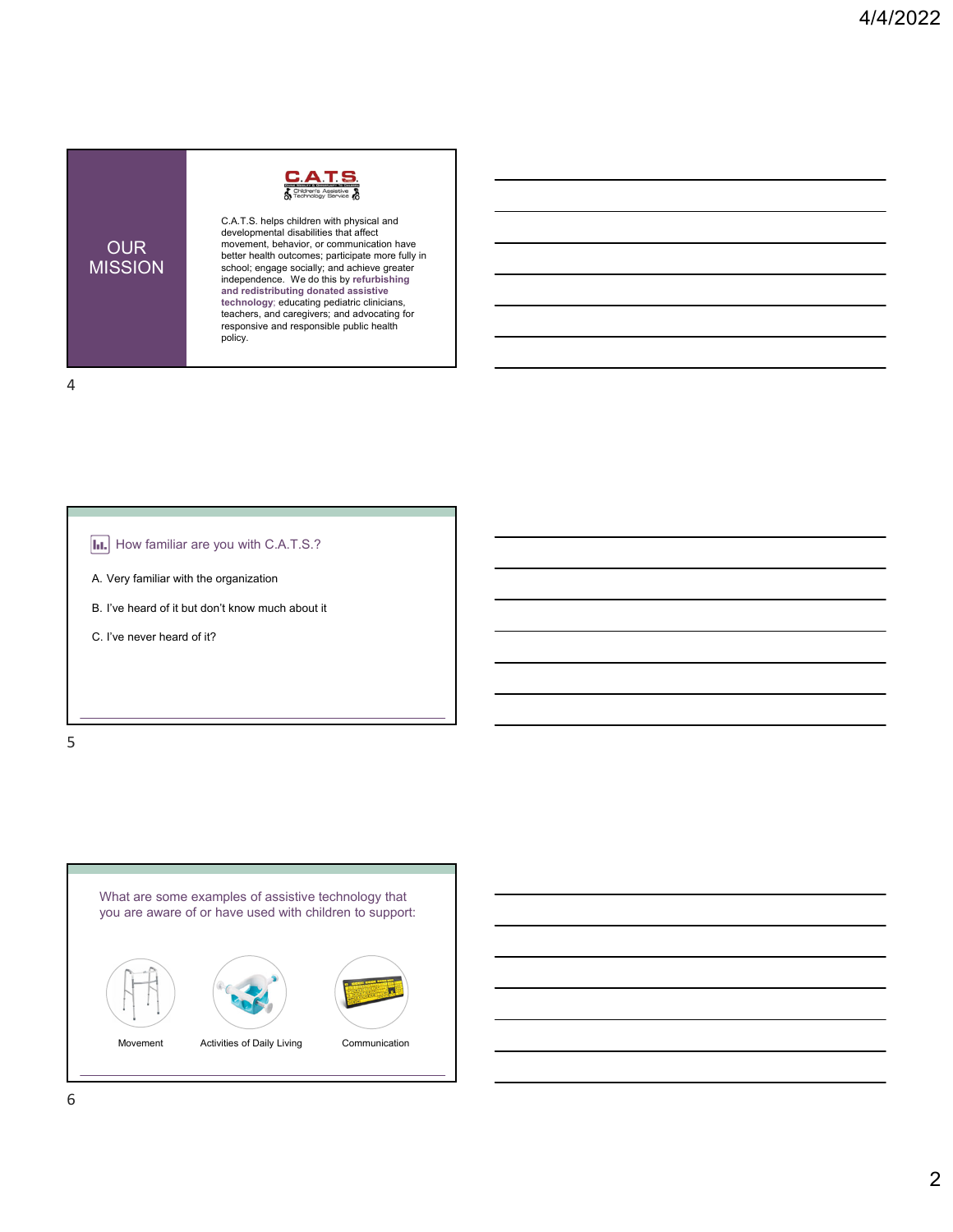

What are some of the **benefits of young children having access to assistive technology/adaptive equipment** like you see onscreen?

How can adaptive equipment affect a child's life?



## Children with adaptive equipment can:

- play with their friends and siblings
- participate in meals and bath times
- explore their world, moving and learning
- be more independent

8

## <del></del><br>
<del></del> Guiding Principle

Children with disabilities are, first and foremost, children – children with the same needs, rights, and dreams as all children.

 $\sigma$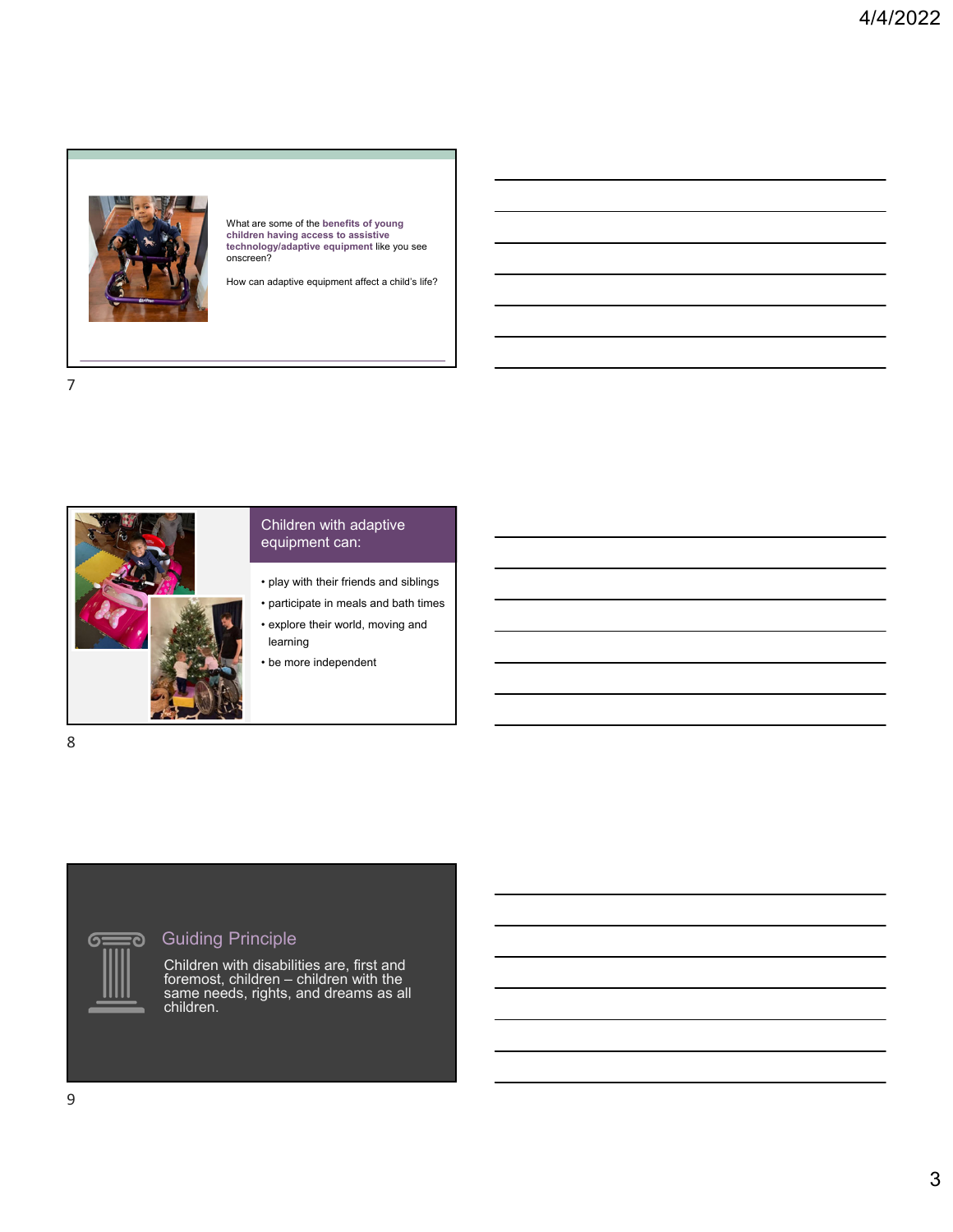

| <u> 1989 - Andrea Santa Andrea Andrea Andrea Andrea Andrea Andrea Andrea Andrea Andrea Andrea Andrea Andrea Andr</u>   |  |  |
|------------------------------------------------------------------------------------------------------------------------|--|--|
| <u> 1989 - Johann Barn, mars and de Branch Barn, mars and de Branch Barn, mars and de Branch Barn, mars and de Br</u>  |  |  |
| <u> 1989 - Andrea Andrew Maria (h. 1989).</u>                                                                          |  |  |
| <u> 1989 - Andrea Andrew Maria (h. 1989).</u>                                                                          |  |  |
|                                                                                                                        |  |  |
| <u> 1989 - Johann Barn, mars ann an t-Amhainn an t-Amhainn an t-Amhainn an t-Amhainn an t-Amhainn an t-Amhainn an </u> |  |  |
|                                                                                                                        |  |  |







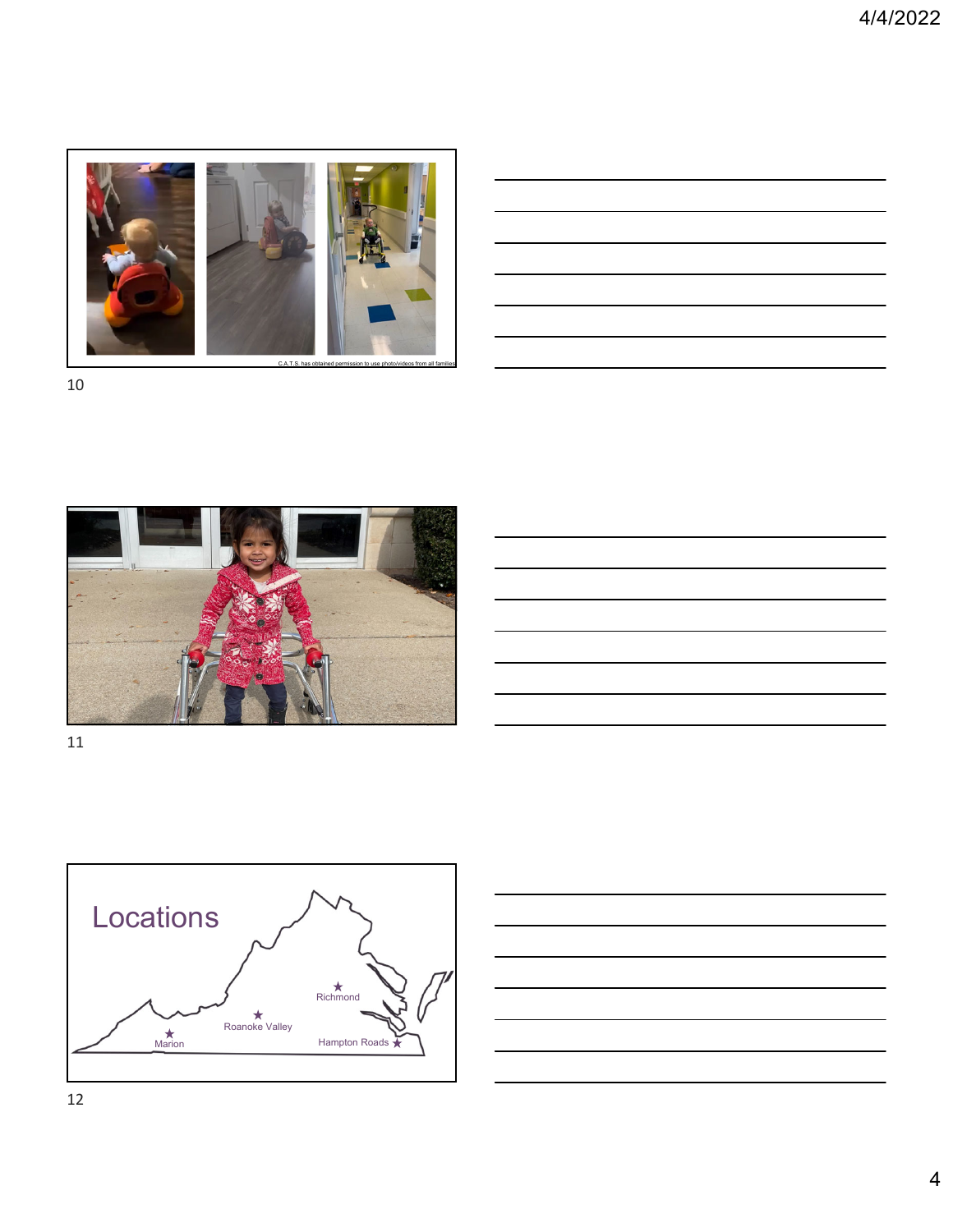Hallowheels



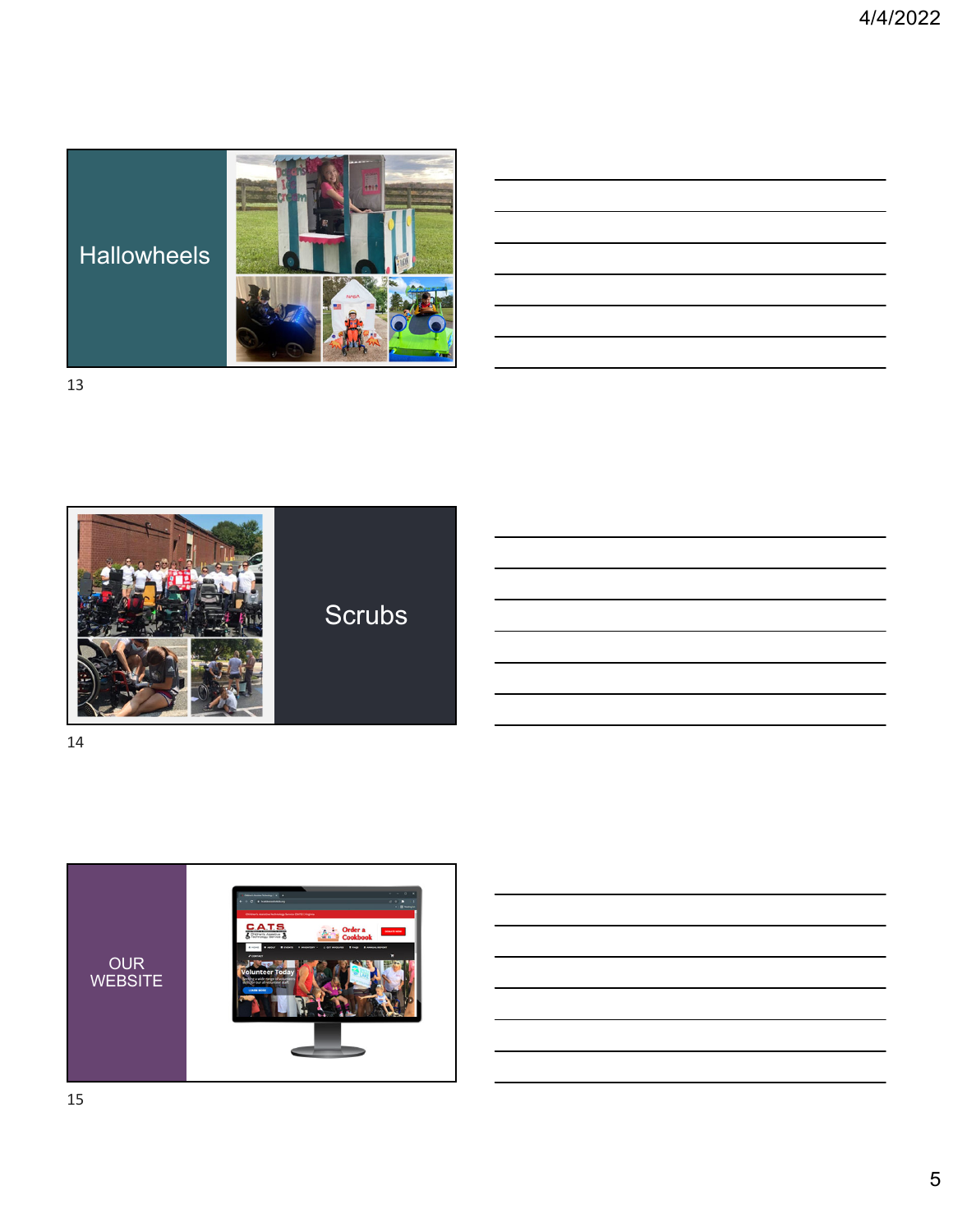## Items CATS does not have:

- Adaptive beds
- Stair lifts
- Full size ramps
- Adaptive car sets
- Respiratory items
- Nutritional support items
- Diapers

ċ.,





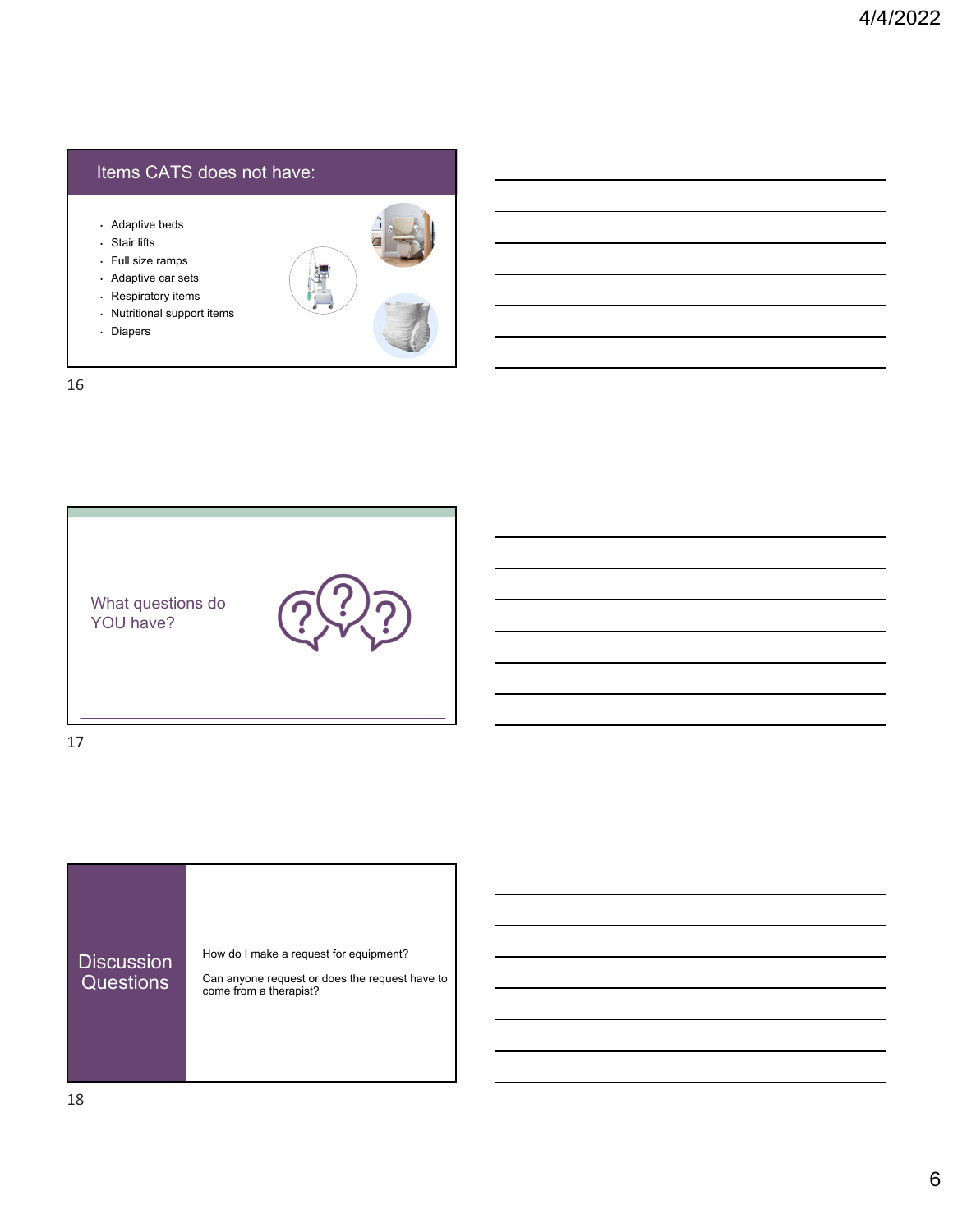| <b>Discussion</b> | How are children fitted for equipment, such as |
|-------------------|------------------------------------------------|
| <b>Questions</b>  | when a child needs a gait trainer?             |

**College** 19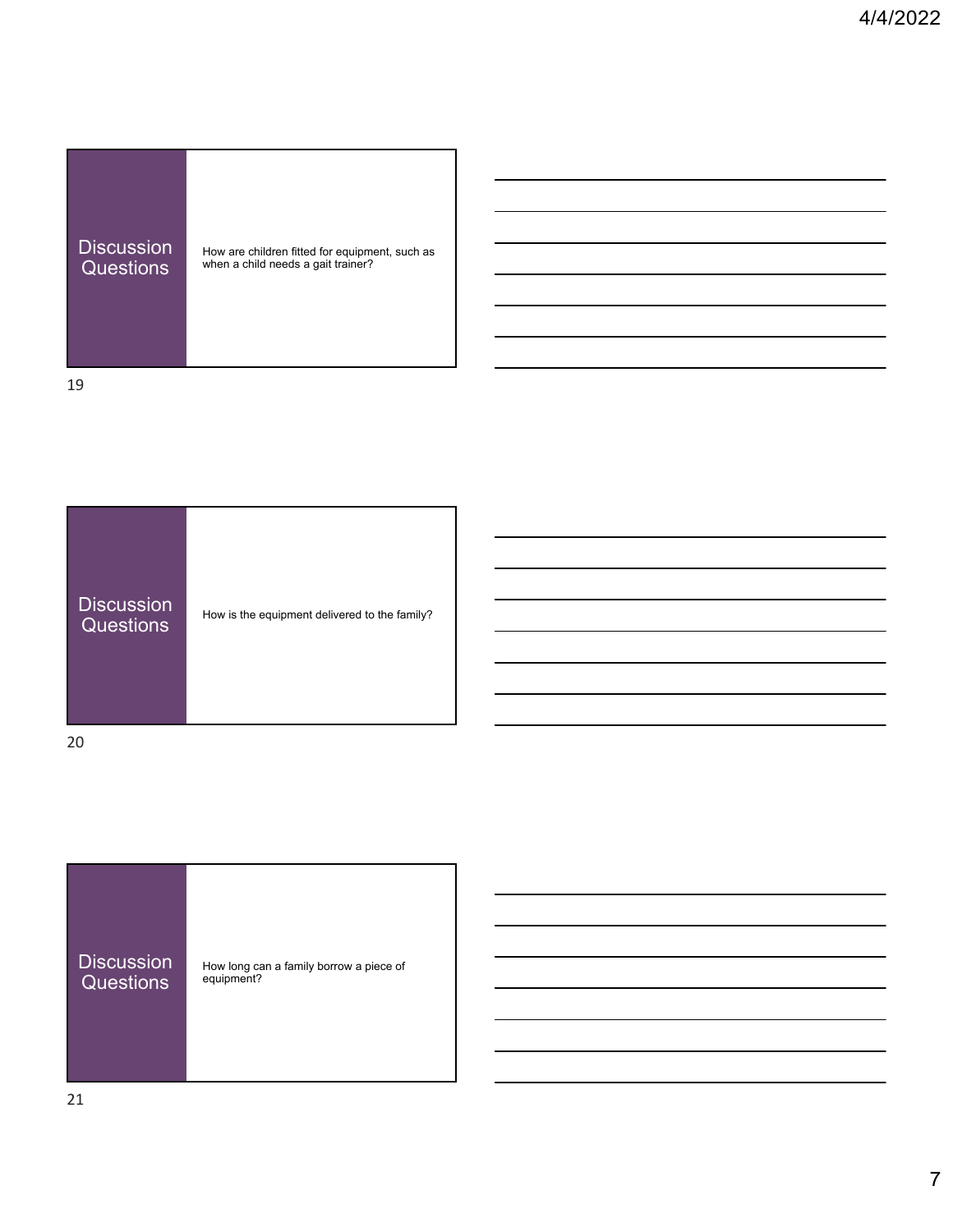